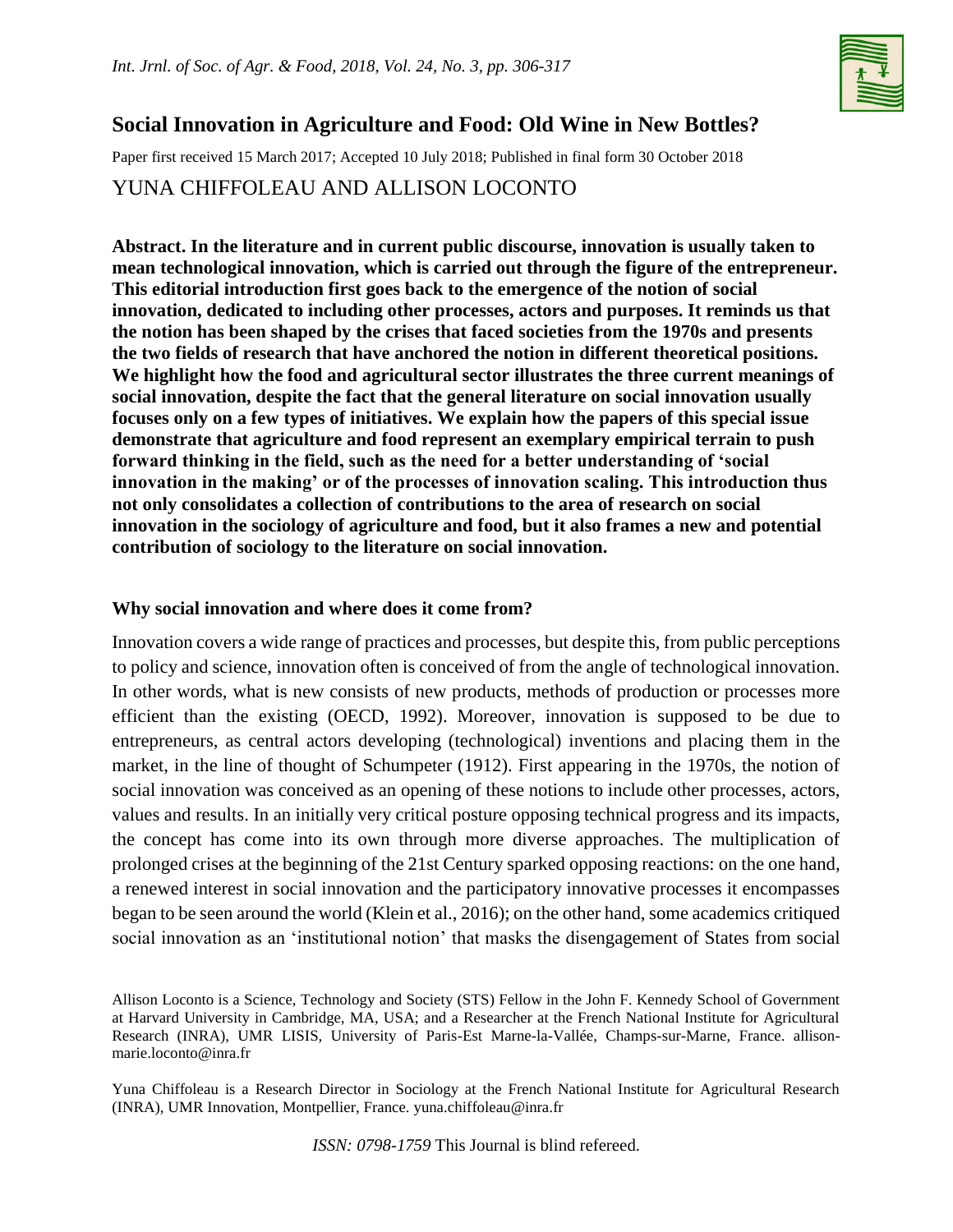policies. Nonetheless, a business vision of this innovation process is spreading and is highly supported by policy-makers (Laville, 2014).

In the first part of this editors' introduction, we show that the notion of social innovation has two different roots, closely linked with the crises that modern democratic societies have faced since the end of the 1960s. We highlight the two fields of research that inform these roots. In the second part, we present the diversity of meanings of social innovation and explain how these dynamics can be seen in the agricultural and food sector. In the third part, we present the main theoretical and methodological challenges that studying social innovation brings and how this special issue, anchored in sociology, contributes to the existing literature and debates.

#### **Two roots, two bodies of research**

The development model initiated during the Trente Glorieuses, those 30 years of growth following World War II, relied on the synergies between Market and State in democratic modern societies (Laville, 2014). During this time, the role of the State and public policy was to provide an enabling environment for technological innovation, along a fordist model of regulation, in order to help develop mass consumption (Levesque et al., 2014). However, at the end of the 1960s, this social contract faced a cultural crisis in which the values that undergirded the Market-State synergy were put into question. This crisis, affirmed in the 1970s, reactivated social movements and brought about the notion of social innovation to name initiatives that came mostly from civil society. The cultural crisis was followed by an economic crisis in the 1980s, which led, independently and first following industrial or innovation economics (Freemann, 1987), to conceive of and implement another vision of social innovation. This line of development consisted of understanding and improving the social dimensions (e.g., labour organisation, acceptability and impact) of technological innovations within enterprises and markets. We can see both approaches to social innovation in the agricultural and food sector.

As early as the 1970s, indeed, social protest moved beyond class struggles and displaced social movement critiques towards consumption and lifestyles, in societies marked by strong sociodemographic evolutions such as urbanization, feminization of the work force and erosion of the welfare state. The environmental and feminist movements brought new questions to the public stage, denouncing the damages of technological progress and pushing for quality of life improvements. The new trend in these social movements no longer consisted only of political activism. It was supplemented by a search for alternatives and a desire to change the "here and now' through social experiments that were conducted outside of the world of entrepreneurs and scientists (Touraine, 1981). This pragmatic research on local alternatives supplanted an ambition of radical change and the notions of social innovation and civil society became substitutions for the term 'social movement' (Laville, 2014). The set of socio-economic experiments emerged as social innovations building solidarity economies. Very active in South America and Europe, this movement contributed to the renewal of the agricultural and food sectors, through fair trade, organic farming, critical/responsible consumption or alternative agri-food networks (Seyfang and Smith, 2007). Social innovation was then characterized by a raised awareness of new societal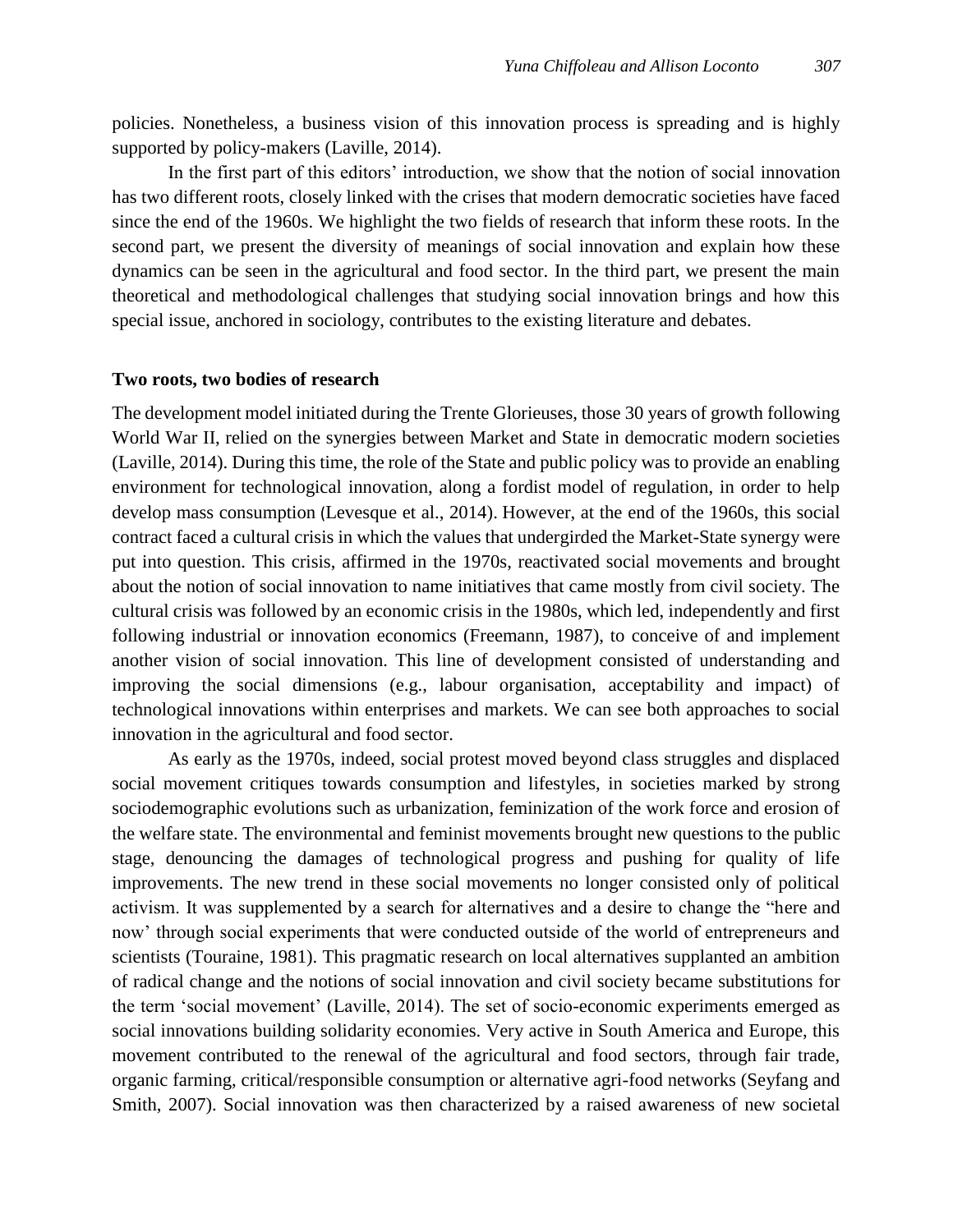challenges (e.g., ecology, well-being) and of the necessity of citizen participation in the elaboration of new solutions to social problems. The roots of this formulation of the notion thus sparked a controversy: for some, social innovations afford a critique of capitalism (Boltanski and Chiappello, 2005); while for others, they support the emergence of a new paradigm of social change. Social innovations in solidarity economies are aspirational in their desire to change society while trying to repair the dysfunctions of the mainstream model, which is what fair trade does (Raynolds, 2000). These innovations, whether targeting social needs or aspirations, opened a new chapter in the sociology of social movements. Envisioned as 'new social movements' (Touraine, 1981), they were taken to mean actions, thus shedding their historical meaning of movements as struggles against a situation or a category (e.g., social class). These movements as innovations aim to transform societies both through contestation and the construction of concrete innovative alternatives. In the 1980s and the 1990s, they provided rich empirics for institutional economics and reactivated the applied field of solidarity economy (Laville, 2014). Moreover, collaboration on this topic between regulation economists, institutional economists and sociologists of social movements, led to the creation of the CRISES<sup>1</sup> in the 1990s. Based in Québec where many social innovations have been developed, this interdisciplinary research centre first introduced the consideration of consumer relations within the notion of the consumption wage-labour nexus that underlies regulation theory (Boyer and Saillard, 2001). The latter enlarges the analysis of economic activities to the relations between citizens and the State (Bélanger and Levesque, 1991; Gendron, 2013). Specialized in social innovation, CRISES has produced a lot of empirical studies, gathered in a dedicated collection of books (see, for example, Klein et al., 2016). Developed in close collaboration with socio-economic actors, this stream of research on social innovation stressed three characteristics of social innovation: the role of institutional and local contexts in the emergence of these innovations; the importance of learning and coordination processes which underlie changes in practices; and the co-production of new rules and norms (Klein and Harrison, 2007). In this perspective, these works contributed to the renewal of research on industrial districts, innovative milieu and local productive systems (Moulaert and Sekia, 2003), with specific attention paid to the inclusion of the marginalized (Moulaert et al., 2005). They also showed how innovations often come from the daily life of organisations and citizens, which stands in stark contrast to investment policies in the 1980s that favoured technological innovations by enterprises and entrepreneurs. This stream of research also showed that local social innovations can generate results which go beyond the initial frame of the initiative and problem, or effect changes in upperlevel institutions (markets, policies, science). In that sense, these authors argue that social innovation can produce social transformation (Klein et al., 2016).

Independently, another vision of social innovation emerged from the economic crisis of the 1980s. This crisis confirmed the necessity to move away from the model of mass production and to engage in building a service and knowledge-based economy (Delaunay and Gadrey, 1987; OECD, 1996). A series of organisational changes aimed at taking into account the social dimension of technological innovations, within enterprises (Gershuny and Miles, 1983) (e.g., the quality of

 $\overline{\phantom{a}}$ 

<sup>1</sup> Centre interdisciplinaire de recherche sur l'innovation sociale.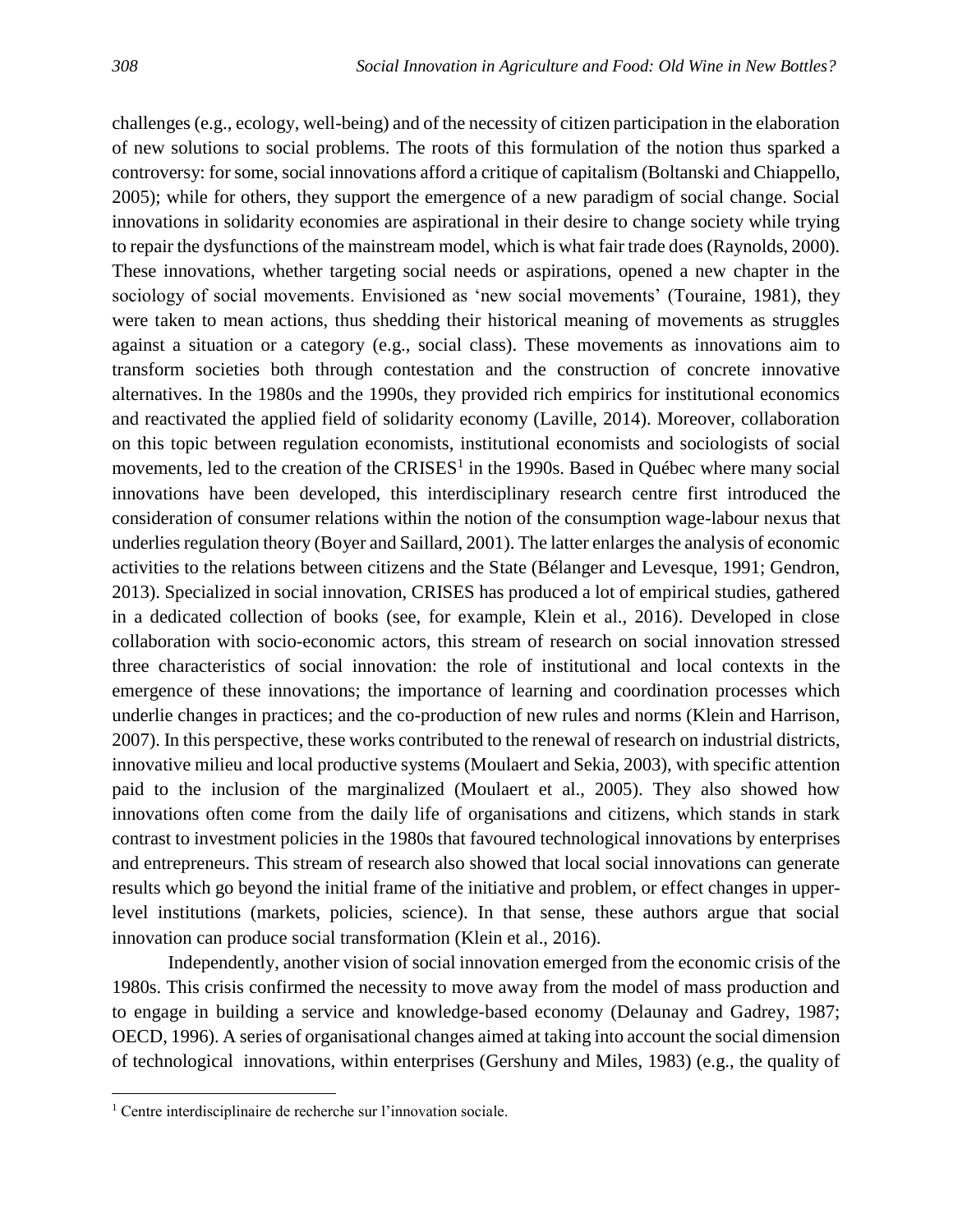working life) or in their relations with their environment (corporate social responsibility). In this context, the notion of social innovation referred to specific situations in which the elaboration of changes, beyond their implementation, implied end-users, or was even carried out by them. Actornetwork theory (ANT), an approach used in the sociology of sciences and techniques, supported the emergence of this second vision of social innovation, as a social process concerning markets and enterprises (Muniesa, 2015). Michel Callon, one of the founders of ANT, used the notion of social innovation to address the situation in which Japanese citizens, affected by a contamination of rice fields, both participated in the diagnosis of the problem (pollution from industries neighbouring the rice fields) and in the finding of solutions (Callon, 2007). In this case, innovation is based on the intersection between individual concerns and social and civic issues. It is born of a collective construction that values the experiences and knowledge of users. Callon and Rabeharisoa (2008) argue more broadly that markets and technologies enable 'concerned groups' to emerge, who can invent solutions to the identified problems via a circular process combining humans and non-humans through socio-technical networks. This second vision of social innovation also contributed to a new line of research in innovation economics, stressing the role of systems of innovation as a socio-technical device made up of institutions, actors, rules and networks that frame and favour technological and organisational changes (Spielman, 2006). These two fields of research around social innovation have been progressively building an

alternative to the linear, centralized model of innovation that is conceived through technological innovation. Here social innovation values the skills of end-users, and innovation is open, democratic, and participatory (Joly et al., 2013). In this most recent period of research, these two research streams are cross-fertilizing ideas. The first stream has been integrating a more businessoriented approach, in relation to the recognition and support of social innovation in public policies. The second one has been extended to new categories of actors and types of processes, giving more space and importance to the democratization of innovation. In the current context in which social innovation has been introduced in public policies, these two fields of research cross each other around three main meanings of social innovation, which we explore in the next section.

#### **Current meanings and illustrations in the agricultural and food sector**

In 2009, the notion of social innovation was introduced into European policies. At the end of a seminar organised at the time by  $BEPA<sup>2</sup>$ , the President of the European Commission declared that "the financial and economic crisis has increased the importance of creativity and innovation in general, and social innovation in particular, as a factor for sustainable growth, job creation and strengthening competitiveness." However, social innovation is not just another response to the crisis, nor a response to all types of problems. In its 2013 Social Innovation Guide, the European Commission defines social innovation as "the development and implementation of new ideas (products, services, models) in response to social needs and that create new social relationships or collaborations" (European Commission, 2013, p. 6). It is also specified that social innovations

 $\overline{\phantom{a}}$ 

<sup>2</sup> Bureau of European Policy Advisers.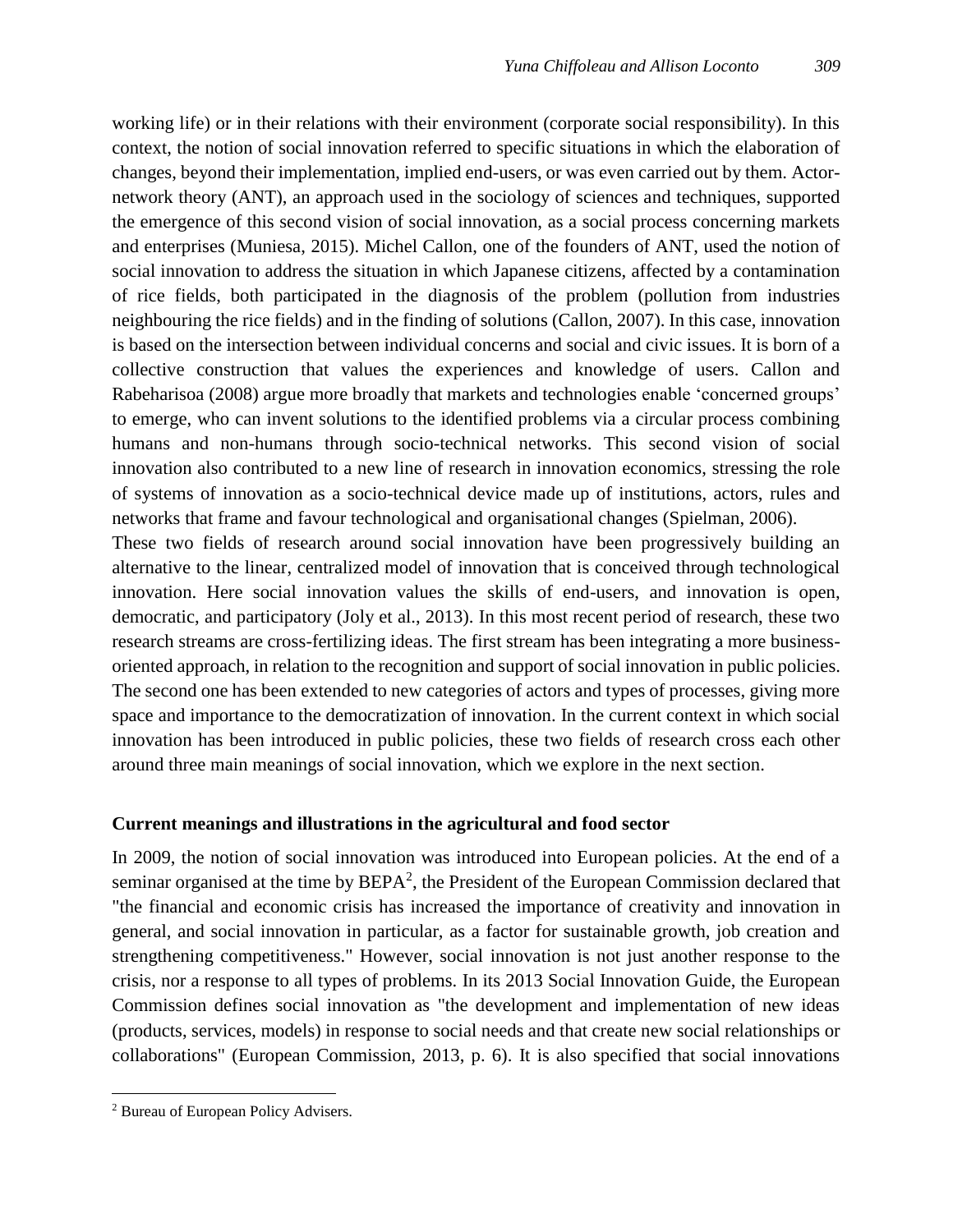must be "designed by and for society" in order to improve well-being. The definition adopted in France by the Conseil supérieur de l'économie sociale et solidaire (High-council on social and solidarity economy) in 2011 was along the same lines: "social innovation consists of developing new responses to new or poorly met social needs under current market and social policy conditions, by involving the participation and cooperation of the actors concerned, in particular utilizers and users" (CSESS, 2011, p. 66).

In a recent review of the literature, Richez-Battesti et al. (2012) propose three different ways to envision social innovations that make sense for the current period. First, social innovation should be a modernization tool of public policies dedicated to giving a better answer to social problems. This refers to new modalities of State intervention, particularly through the use of private-public partnerships and the implication of citizens in defining some actions dedicated to the well-being of community, as in the use of participatory budget. Food policy councils in North America and Projets Alimentaires Territoriaux in France, which are multi-actor devices (including the city or district level policy-makers) set up to discuss and implement collective actions around food (e.g. local sourcing for food catering) at the local level (city, district), are good examples of this type of social innovation.

Second, social innovation can refer to the development of social enterprises and social entrepreneurs who implement economic activities that should achieve both economic and social objectives. In the agricultural and food sector, a growing number of social entrepreneurs offer local products to consumers in urban areas, often with the help of ICT but maintaining meetings at designated pick-up points to foster social links between producers and consumers.

Finally, bottom-up initiatives, often citizen-driven, emerge locally to answer social needs that are not satisfied by public policies nor markets. In the more radical tradition, these innovations carry with them an aspiration for social change (Bouchard, 2015). Community-supported agriculture and equivalent systems (e.g., AMAP in France, GAS in Italy), community gardens, and eco-villages, which constitute the most cited examples in the literature on social innovation, illustrate this third vision.

In sum, the field of social innovation is heterogeneous, presents many paradoxes, and revives the old debate around initiatives for "strong" or "weak" solidarity (Laville, 2014). The current trend in today's societies, according to Laville, is a movement towards social business where actors are not fundamentally breaking with dominant economic paradigms with their innovations, but are rather incrementally making business practices more socially responsible. In that sense, there would be a trend towards the second mode of social innovation (social entrepreneurship). In the food and agriculture sector, we see all three modes of social innovation with different actors promoting those models that fit best with their visions of current and future food systems. Given this rich empirical diversity within food and agriculture studies, this special issue takes up this question of social innovation with an interest in better understanding what is new about the experiences that are presented here and how might be able to recognize the transformative potential of social innovation. We do this by responding to some open questions that were revealed in recent reviews of the literature on social innovation.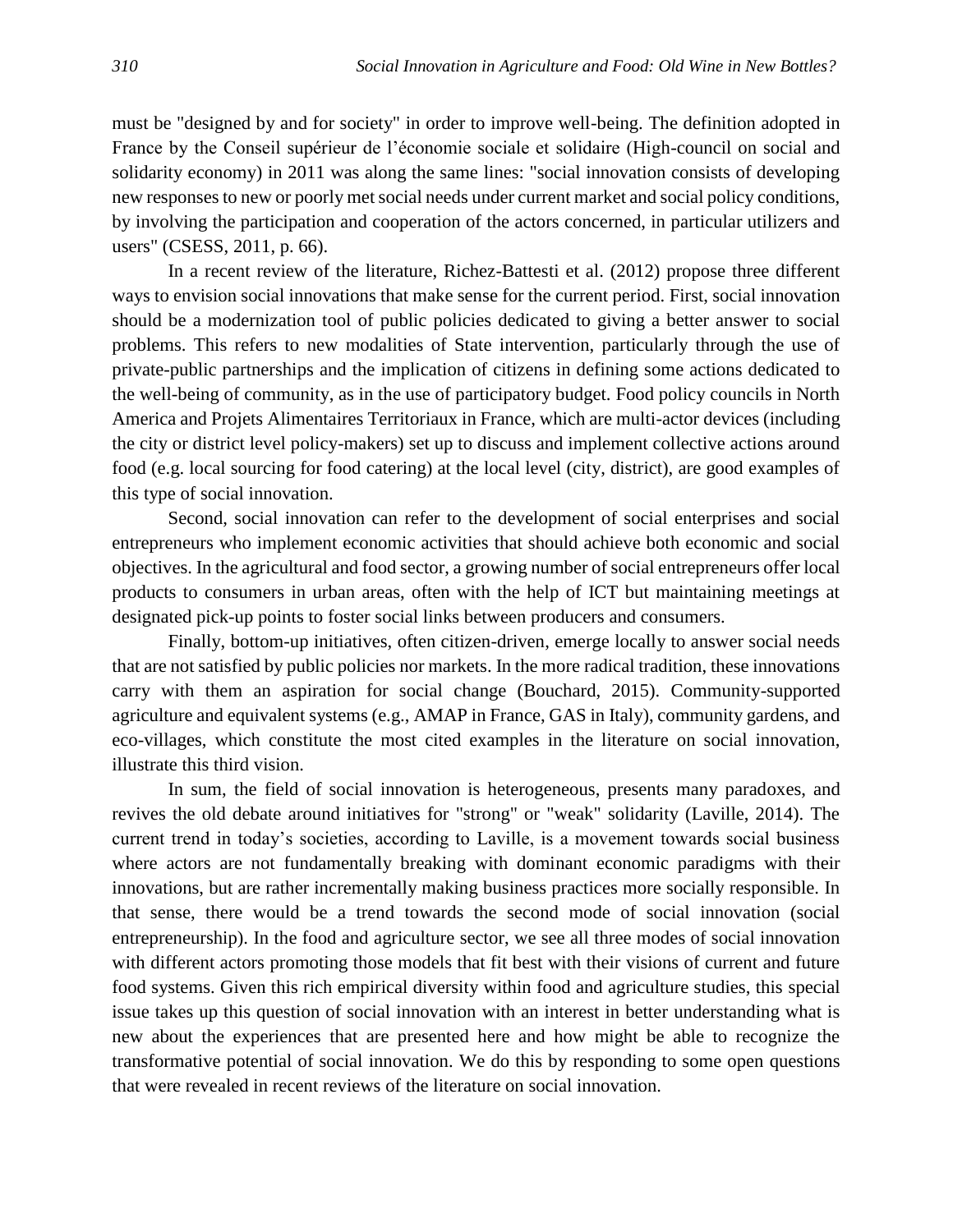### **Open issues and recent developments to be consolidated**

Richez-Battesti and al.'s (2012) review highlighted several questions that are understudied in the literature on social innovation. First, understanding the conditions of emergence of social innovations has not been systematically documented; this is particularly true for bottom-up initiatives (the third type of innovation). Open questions include: who are the concrete actors, individual or collective? How are they anchored in ordinary life? Who initiates the new rules and practices aimed at solving socio-economic problems, at responding to social needs or to aspirations for change? The sociology of social movements' tradition considers 'historical subjects' and not concrete actors or ongoing dynamics. New social movement theory opened a new way to examine the current trends, by questioning the movements through which individuals structure the link between their individual situation and the global process within which they mobilise their collective action (Pleyers and Capitaine, 2016). Nevertheless, the focus is made on activists and mobilisations and does not question how these mobilisations produce social innovations. There is a need, in sociology, for revisiting methods, theories and empirical situations that will better enable us to study 'social innovations in the making' and the role of 'ordinary actors.' The second question addressed in a recent special issue proposed by Bucolo et al. (2015) is related to the diffusion of social innovations. Empirical studies, still rare, argue that the vectors and processes of swarming (out-scaling) and of transformation of upper-levels (up-scaling) are not linear (in terms of timing or in terms of actor chains, from inventors to end-users) and nor are they necessarily coordinated by a central agent (as the entrepreneur) or social force. In sum, the paths of social innovations need further study if we are going to understand how they are making future worlds possible in the present. The third question that deserves more attention is about mechanisms for measuring the success or evaluating the impact of social innovations in a way that does not reduce the social value of these innovations to an apology for serving economic or political interests.

The literature within the ANT stream began to provide the first insights into answering these questions. Drawing on the contributions of ANT and the science and technology studies (STS) field more broadly, and combining them with insights from evolutionary economics, a body of literature generally referred to as "transition theories" emerged in the 2000s. These theories extend these first insights into social innovation by trying to understand how major transformations take place in the way that societal needs are met - such as housing, energy, education, health, food. The approach is that of a multi-level analysis taking into account transformations linked to interactions between different socio-technical systems (Geels and Schott, 2007). It envisions niche sources of radical innovations (micro level), a regime (meso level) composed of norms, rules, knowledge, political actors that ensure the stability of dominant practices and technologies, and a landscape (macro level) representing the context formed by institutions, flows, global politics and events, and the social values over which the actors have little control. The work referring to this approach has been prolific because of its ability to take into account multiple levels of change in historical context, but nonetheless there are a number of critiques that are raised against it. For example, some authors argue that is neglects the diversity of actors, their relationships and their strategies (Geels, 2011). The agri-food sector appeared as a good example to address this diversity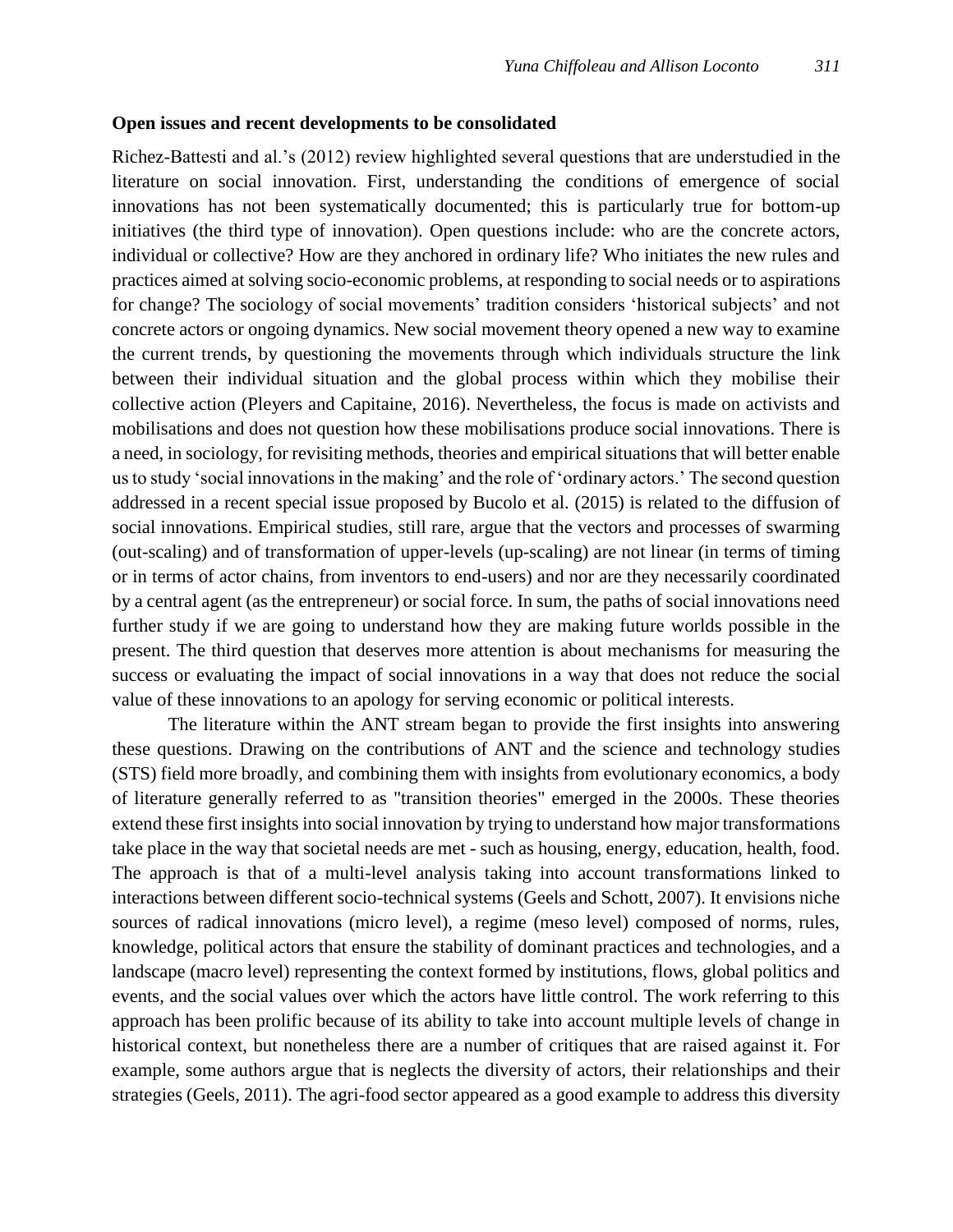in a multi-level perspective while giving attention to daily practices in niches (Grin, 2012). Nevertheless, analysed cases of niches most often present dynamics carried by "alternative" actors opposed to the dominant system and carrying radical innovations (Maye and Duncan, 2017). They then tend to obscure the processes of change initially brought about by actors involved in ordinary life; indeed, Callon's work on concerned groups was more effective in describing these dynamics. Another critique addressed to the MLP is that the transformations in the dominant system are analysed as being linked to the opening of windows of opportunity in the socio-technical regime (cf. McAdam et al., 1996), under pressure from the landscape and/or niche levels, but without any precise visualization of the underlying social mechanisms that are working at multiple levels from different vantage points (Smith, 2007). If the agri-food sector provides opportunities to go beyond this critique (Bui et al., 2016), the social innovation perspective also calls for a new lens.

Indeed, the special issue proposed by Bucolo et al. (2015) on social innovation diffusion showed how the trajectories are plural and non-linear, giving an important place simultaneously to networks, objects and devices which all are also vectors of social transformation. Works gathered in that special issue calls for more empirical evidence on "the importance of mediation or translation mechanisms to build multi-stakeholder coalitions capable of promoting innovation in different economic and social environments" (Bucolo et al., 2015). 'Promoting innovation' has then no longer to be only understood only in terms of propagation but also to be analysed in terms of capacity for influence, transformative or regulatory scope at higher scales. From this perspective, Bucolo et al.'s special issue also calls to deepen the role of researchers studying these processes in building the legitimacy of innovation, contributing to its capacity to influence.

Surprisingly, across the literature on social innovation, sociology is weakly mobilised and innovation remains black-boxed from the point of view of the people and relationships that construct it and produce new rules. From an STS perspective, the social dimension of innovation always co-produces the technological dimension. Moreover, the economic dimension of social innovation is not fully explored - beyond alternative solutions presented as "fairer" or more "efficient." Finally, if the literature on social innovations is still very limited in its analysis of the agriculture and food sector beyond CSA (and equivalent) systems, it demonstrates that there is a large gap in to fill in order to begin to account for the creativity of urban environments and other forms of innovation in the agricultural and food sectors. It is this gap that we hope this special issue will begin to fill.

### **Contributions of the special issue**

The first two articles in this issue focus on two major social movements with an international dimension, analysed as social innovations, thus extending the first approach developed in history around these innovations. Both articles are anchored in the same analytical framework, built as part of a European project and focusing on social transformation through social innovation. However, they do shed light on different dimensions of social innovation as a social movement, based on two cases that have not yet been studied from this angle.

The first paper, by Paula Juarez, Florencia Trentini and Lucas Becerra, proposes a new reading of an international social movement: La Via Campesina, which opposes the agro-industrial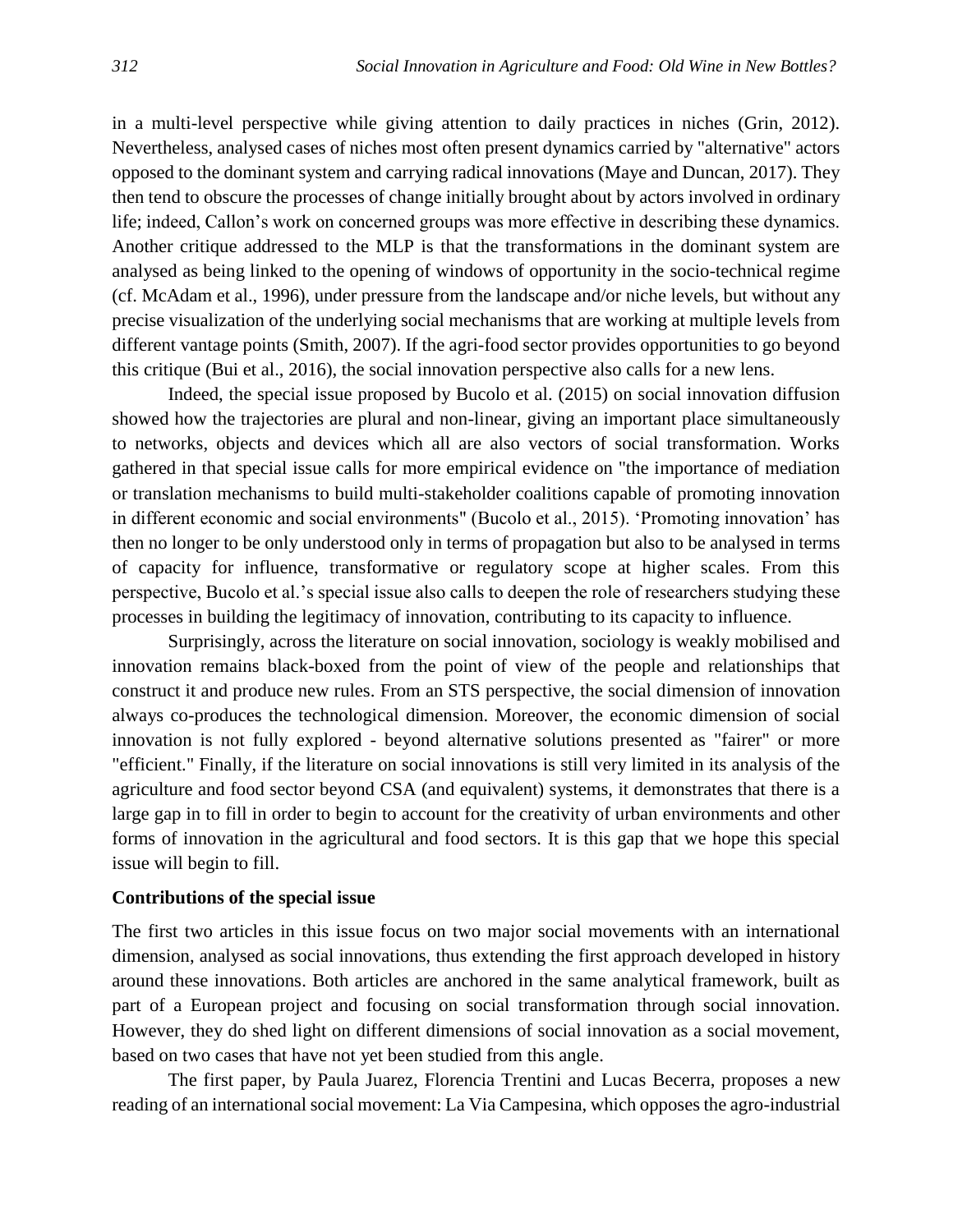model and seeks to empower local peasants. While the majority of social movement literature is focused on urban issues in developed countries, this paper addresses a social movement born in developing countries and structured around rural development issues. The paper explores the strategies through which the social movement is a driver of social transformation at different levels, from micro to macro. It shows how its strategies rely, in particular, on the production of narratives against the agro-industrial model and its global impacts, which give meaning and direction to local learning and transformative actions. The case thus goes beyond the divide between local and global and highlights how reading La Via Campesina's activities as social innovations can be understood as the meeting point between two levels in interaction.

The second article, by Guntra Aistara and Balint Balasz, deals with seed exchange networks in different countries, which, without being federated, are part of an internationalised struggle for the re-appropriation of seeds by farmers. Based on observations of these networks over several years, the article focuses on the conditions of emergence and influence of these networks. The authors show how the materiality of seeds supports the development of new social relationships that they themselves structure new ways of doing things, of organizing, of learning, and of thinking; which in turn are sources of transformation in different fields (e.g., agriculture, ecology, and politics). The materiality of agri-food systems comes in here to remind sociologists of its relevance, at a time when it is precisely threatened by dominant social and ecological (re)production models.

Les Levidow's article is a dive into the heart of social innovations carried out by citizens around urban agriculture in London. The author describes in detail the trajectories of several initiatives; he shows how the aspiration to build a community not only structures interdependencies between actors and activities, at the service of people and their transformation, including the most fragile, but is also a source of transformations in the social and institutional environment, despite resistance. While raising various questions and issues around these initiatives (place given to volunteers, support for spin-offs rather than growth, etc.), Levidow offers at the same time a rich insight into creativity within urban food systems. This article also demonstrates how the diversity, experimentation and learning within community settings are key affordances of 'multi-actor social agency.' The latter is shown as being fundamentally important to the out-scaling of social innovation, that is, in inspiring community-focused experimentation in many different communities at the same time but always in locally-adapted ways.

Emerging from a different empirical site, Dona Pickard demonstrates that some factors are necessary for the emergence and development of social innovations in urban areas. Beginning with the observation that urban agriculture is often presented as a social innovation, she presents the case of Plovdiv (the second largest city of Bulgaria) where this is actually not the case. She demonstrates that, in this post-communist country, the deficit of social capital at the local level, and the distance between the residents and the centres of decision-making about public space, limit the development of urban agriculture as a social innovation. Building on Lefebvre's idea of space as being known, perceived or lived, she underlines the strong domination of a known space by the central authorities as opposed to a perceived space at the individual level (production for individual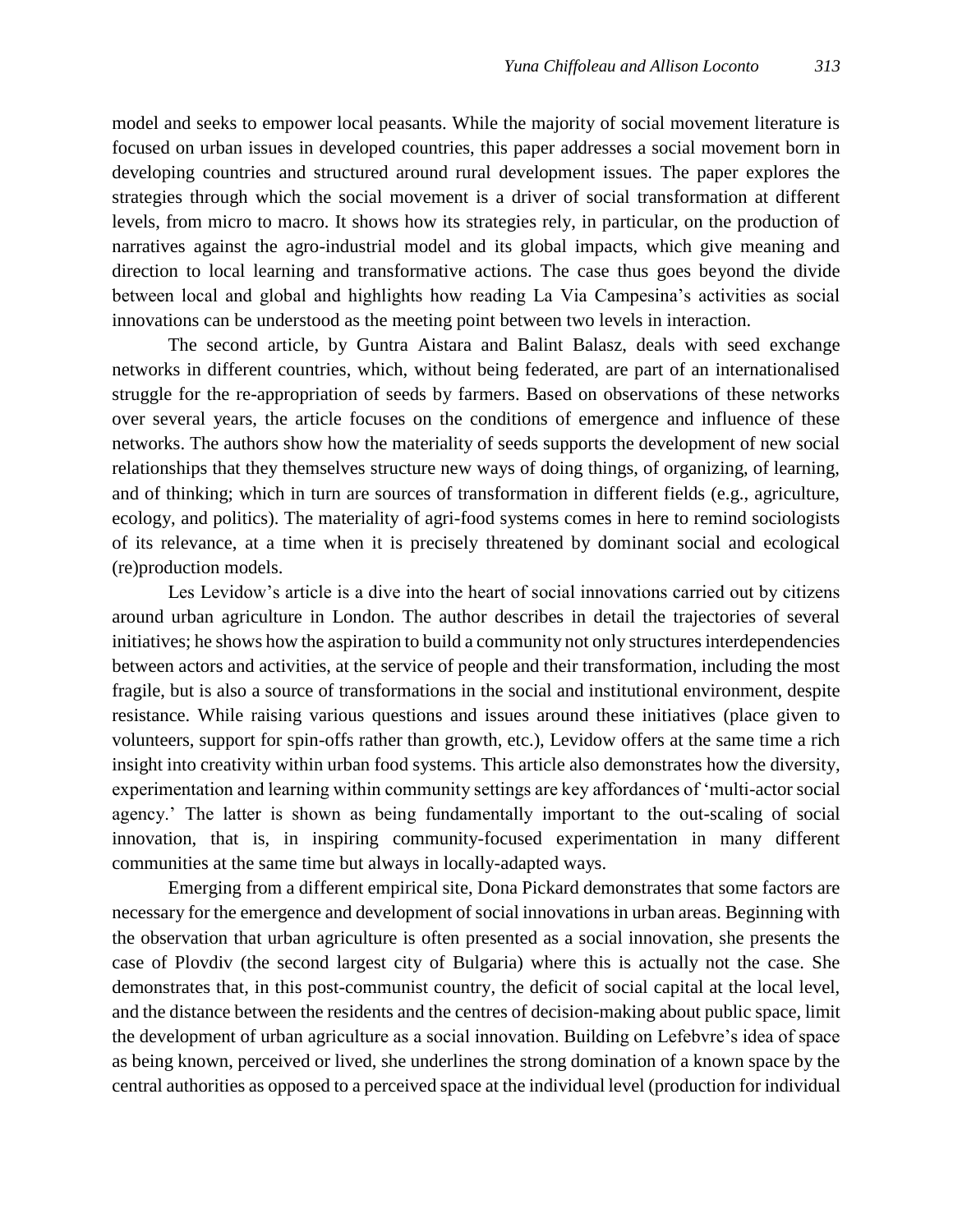nourishment only). The lived space, a result of dialogue between local authorities and residents, is not only non-existent, but it is not valued. This does not allow the development of a new type of governance of the space nor the sharing of common change objectives around urban agriculture, which would give it the character of a social innovation. Dona Pickard's article is thus interesting not only because it reminds us that actions, classified *a priori* as social innovations, are not necessarily so; but also because if offers a counterbalance to the research coming from Western Europe, underlining the necessity of taking context into account within social innovation research. Lara Maestripieri, Toa Giroletti and Antonello Podda continue this discussion, by seeking to deepen our understanding of the outcomes of another assumed social innovation – solidarity purchasing groups (SPG). These groups are often considered to be the equivalent of community supported agriculture (CSA in North America, AMAP in France), whereby producers and consumers agree in advance, through a contract, to purchase products that are produced seasonally and in specific geographically bound territories. The article shows, first, that the concept of SPG differs from the much-studied CSA model in that while solidarity is a principle, agency still lies mostly with the consumers. Thus, the ability of Italian SPGs to reduce the marginalisation of producers by enrolling them in the functioning of the system is not fully achieved. Based on a large consumer survey, the results presented in this article remind us again that social innovations do not exist *a priori*. An activity must be analysed in its context and according to its internal organization, in order to understand the innovative nature and social outcomes. These results are important for future research on the development of indicators that can adequately evaluate a social innovation.

Urban food systems and their role in the emergence of social innovations are also examined in Cordula Kropp's paper, which examines a diversity of initiatives around local food in a number of large German cities. This contribution confirms the central place of the *urban* in the development of these innovations. It is no longer a question here of analysing the conditions of their emergence, as Levidow did in the London cases, but of better understanding their transformative potential. Kropp shows that this transformative dimension is at the centre of the motivations of the founders, members and clients of the initiatives, all of whom are explicitly seeking a transformation of their social worlds. This leads her to speak of an "urban food movement," whose impacts she seeks to evaluate at different levels, by taking up the five impact dimensions of a social innovation by Haxeltine et al. (2017), that was already mobilized in this special issue by Guntra Aistara and Balint Balasz to understand the innovations in seed exchange networks. Here again we see similar tensions as those revealed by Levidow in the London urban social innovations (e.g., viability conditioned by the use of volunteer work). However in the German cases, the movement is reduced to innovation within niches, benefiting only the upper classes, and does not achieve transformative change in the dominant socio-technical regime. However, one point emerges very clearly from this analysis, which is that some movement founders to do not aim to change the dominant regime but are only interested in consolidating alternatives by producing data on their various impacts (e.g., ecological, social, cultural) that go beyond the economic dimension. This approach shows that the change will come from networking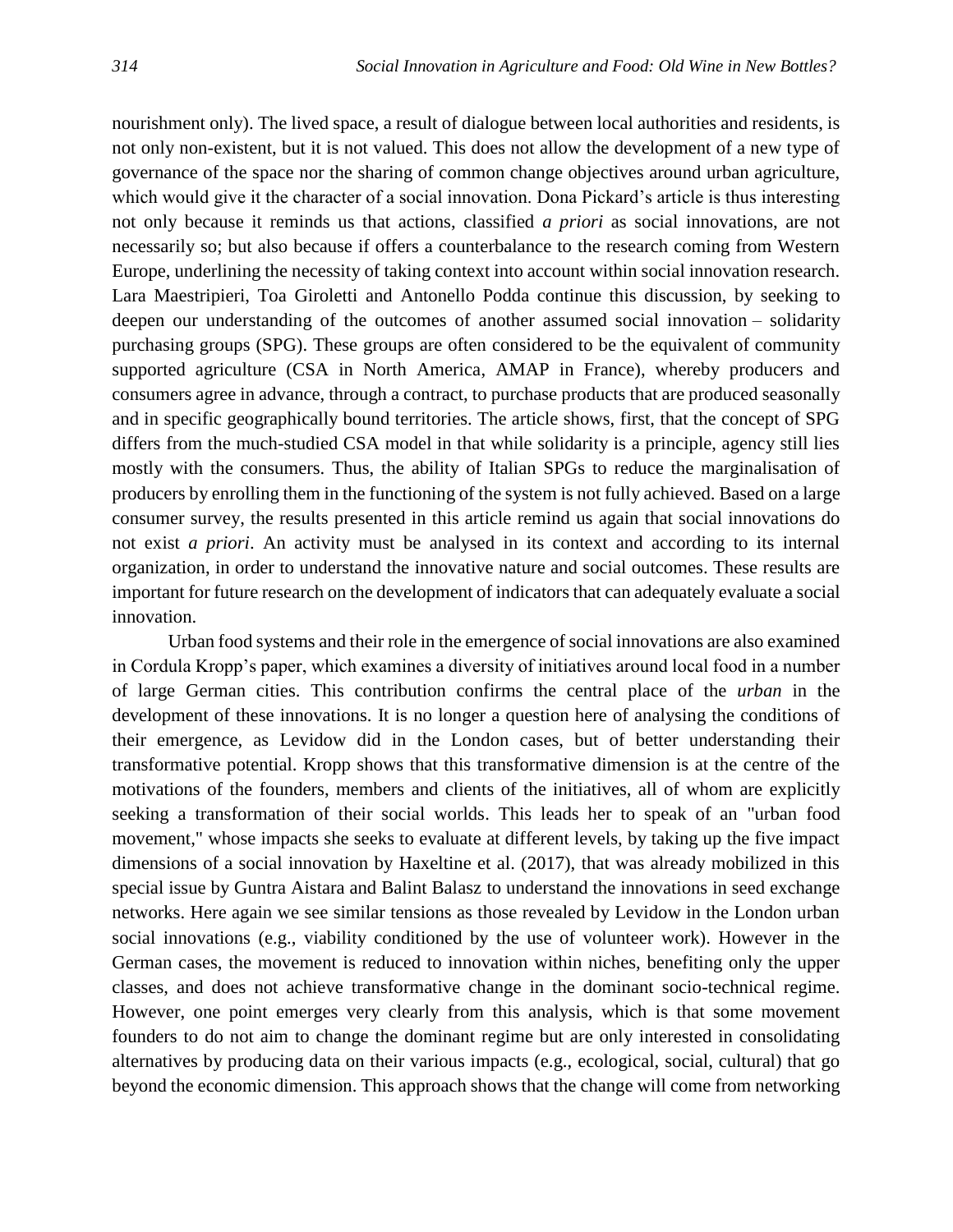and institutionalizing alternatives within the dominant regime, rather than waiting for a radical regime replacement. This article usefully underlines the limits of a linear use of the multi-level perspective that describes the vocation of niches to be modifying the dominant regime.

Adanella Rossi and Ricardo Bossi have also mobilised the multi-level perspective to analyse and compare the transition pathways promoted by different niches of social innovation around the wheat and bread sector in Italy. The approach is enriched here by contributions from social practice and social movement theories, which facilitate the identification of certain factors and mechanisms enabling niches to modify the dominant socio-technical regime. In particular, the authors point to the key role of intermediation, provided in the case of the wheat and bread sector by researchers and local authorities. These intermediaries facilitate the anchoring of the innovation in the relational, technological and/or institutional dimensions of the system. However, they also show that anchoring can dilute the transformative potential of certain social innovations and invite a better understanding of the conditions under which anchoring will be truly transformative. Their insights into the timing of consensus versus dissensus throughout the life of collaboration echoes the Juarez et al. article in that it demonstrates the importance of using a variety of techniques and a mix of 'outsider' or 'hybrid' actors in ensuring long term change. This is an important element that ties the literature on innovation to that of social movements, socio-technical change and social transformation – thus positioning social innovation squarely within these processes.

Taken together, the articles in this special issue contribute to the emerging research agenda on social innovation in the sociology of agriculture and food. Beyond demonstrating the usefulness of diverse approaches of social innovation to enrich our discussions of alternative agri-food networks within the sociology of agriculture and food, they offer new empirical terrain that can forward the research agenda. This agenda opens up the black box of social innovation so to pose the questions of: what is innovative about these experiences; and what is the social concern. By posing these questions in future research, we can also look at those evaluation mechanisms that would enable more nuanced understandings of how actors are re-valuing food and agriculture within both urban and rural change processes. Better understanding how the new is known and how the social coalesces and maintains its meaning will in turn be important not just for better understanding broader social change processes from an academic perspective, but it will also provide evidence and advice on how to intervene in these processes in order to ensure that the actors' values are respected. Finally, taken together, the articles in this special issue confirm the usefulness of the agriculture and food sector to help advance the theorization of social innovation.

#### **References**

AKEHURST, G. and *GADREY, J. (eds) (1988)* The *Economics* Of *Services*. London: Frank Cass.

Bélanger, P. and Lévesque, B. (1991) La théorie de la régulation, du rapport salarial au rapport de consommation. Un point de vue sociologique, Cahiers de recherche sociologique, 17, pp. 17-52.

BOLTANSKI, L. and CHIAPPELLO, E (2005) The new spirit of capitalism. London, New York: Verso.

BOUCHARD, M.J. (2015) [Concevoir l'innovation sociale dans une perspective de transformation](https://www.cairn.info/revue-sociologies-pratiques-2015-2-page-9.htm) (Entretien avec Marie J. Bouchard), Sociologies Pratiques, 2(31), pp. 9-14.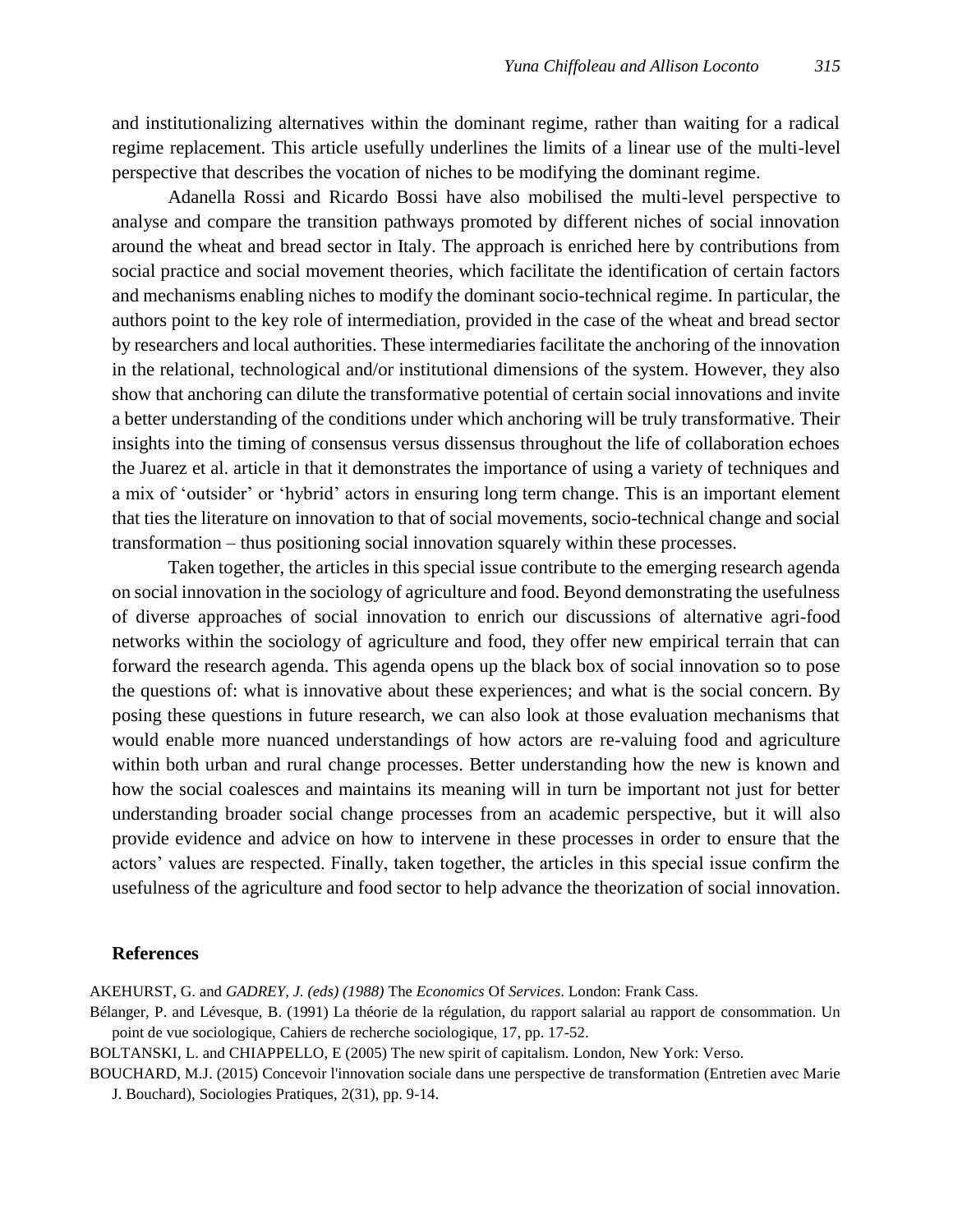BOYER, R. and SAILLARD, Y. (2001) Regulation theory: the state of the art. London: Routledge.

- BUCOLO, E., FRAISSE, L. and MOINET, P. (2015) Innovation sociale : les enjeux de la diffusion. Sociologies pratiques, 31, pp. 1-6.
- BUI, S., LAMINE, C., CARDONA, A. and CERF, M. (2016) Sustainability transitions: Insights on processes of nicheregime interaction and regime reconfiguration in agri-food systems. Journal of Rural Studies, 48, pp. 92-103.
- CALLON, M. (2007) L'*innovation sociale*. Quand l'économie redevient politique, in: J. Klein and D. Harrisson (eds), *L'innovation sociale : Émergence et effets sur la transformation des sociétés,* Québec: Presses Universitaires du Québec, pp. 17-42.
- CALLON, M. and RABEHARISOA,V. (2008) The Growing Engagement of Emergent Concerned Groups in Political and Economic Life, Science, Technology & Human Values, 33, pp. 230-261.
- CSESS (2011) Rapport de synthèse du groupe de travail Innovation sociale. Paris: CSESS.
- DELAUNAY, J.-C. and GADREY, J. (eds) (1992) Services in economic thought. Three decencies of debate. London: Frank Cass.
- European Commission (2013) Guide to social innovation. Bruxelles: European Commission.
- FREEMAN, C. (1987) Technology Policy and Economic Performance. London: Pinter.
- GEELS, F.W. and SCHOTT, J. (2007) Typology of transition pathways, Research Policy, 36, 399-417.
- GEELS, F.W. (2011) The multi-level perspective on sustainability transitions: Responses to seven criticisms. Environmental Innovation and Societal Transitions, 1(1), pp. 24-40.
- GENDRON, C. (2013) Regulation Theory and Sustainable Development: Business Leaders and Ecological Modernisation. London: Routledge.
- GERSHUNY, J. and MILES, I. (1983) Social innovation and the division of labour, Oxford, UK: Oxford University Press.
- GRIN, J. (2012) The governance of transitions and its politics. Conceptual lessons from the earlier agricultural transition and implications for transition management. International Journal of Sustainable Development 15 (1-2), pp. 72–89
- HAXELTINE, A., PEL, B., WITTMAYER, J., DUMITRU, A., KEMP, R. and AVELINO, F. (2017) Building a middlerange theory of Transformative Social Innovation; theoretical pitfalls and methodological responses, European Public and Cooperative Innovation Review, 2(1), pp. 59-77.
- JOLY, P.B., RIP, A. and CALLON, M. (2013) Repenser l'innovation. InnovatiO La Revue, 1
- [On line]<http://webcom.upmf-grenoble.fr/lodel/innovacs/index.php?id=108>
- KLEIN J.-L. and HARRISSON D. (eds) (2007) L'innovation sociale. Emergence et effets sur la transformation des sociétés. Québec: Presses Universitaires du Québec.
- KLEIN, J.-L., CAMUS, A., JETTE, C., CHAMPAGNE, C. and ROY, M. (eds) (2016) La transformation sociale par l'innovation sociale. Québec: Presses Universitaires du Québec.
- LAVILLE J.-L. (2014) Innovation sociale, économie sociale et solidaire, entreprenariat social. Une perspective historique, in: J.-L. Klein, J.-L. Laville and F. Moulaert (eds), L'innovation sociale, Paris: Eres.
- LEVESQUE, B., FONTAN J.-M. and KLEIN, J.-L. (eds) (2014) L'innovation sociale. Les marches d'une construction pratique et théorique. Québec: Presses Universitaires du Québec.
- MCADAM, D., MCCARTHY, J. and ZALD, M.N. (1996) Comparative Perspectives on Social Movements: Political Opportunities, Mozilizing Structures and Cultural Framings. Cambridge, USA: Cambridge University Press.
- MAYE, D. and DUNCAN, J. (2017) Understanding sustainable food system transitions: Practice, assessment and governance. Sociologia Ruralis 57(3), pp. 267–273.
- MOULAERT, F., MARTINELLI, F., SWYNGEDOUW, E. and GONZALEZ, S. (2005) Towards Alternative Model(s) of Local Innovation, Urban Studies, 42(11), pp. 1969-1990.
- MOULAERT, F. and SEKIA, F. (2003) Territorial innovation models: a critical survey, Regional Studies, 37, pp. 289- 302.
- MUNIESA, F. (2015) Actor-Network Theory, in: J.D. Wright (ed), International Encyclopedia of the Social & Behavioral Sciences, Second Edition, pp. 80-84.
- OECD (1992) OECD Proposed Guidelines for Collecting and Interpreting Technological Innovation Data Oslo Manual, OCDE/GD (92)26. Paris: OECD.
- OECD *(1996) The Knowledge-Based Economy.* Paris: OECD.
- PLEYERS, G. and CAPITAINE, B. (eds) (2016) Mouvements sociaux. Quand le sujet devient acteur. Paris: Éditions de la Maison des sciences de l'homme,
- RAYNOLDS, L.T., 2000. Re-embedding global agriculture: The international organic and fair trade movements. Agriculture and Human Values 17, pp. 297-309.